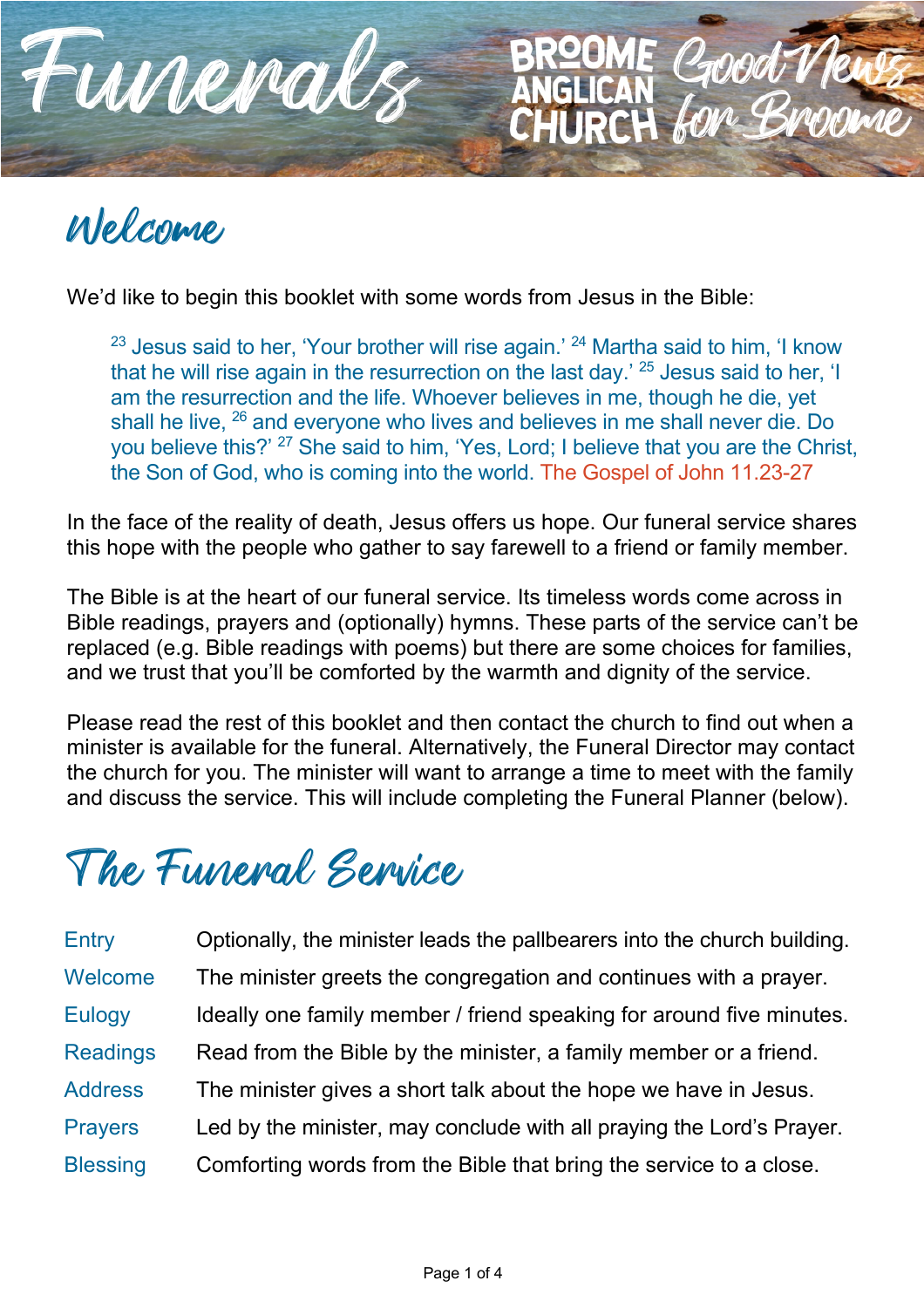The service may include the singing of up to three hymns at the request of the family. Any other songs should be submitted to the minister for consideration. He will likely accept songs that don't undermine the hope of the Bible's message.

When there is to be a burial after the funeral service, the minister will accompany family and friends to the cemetery and conduct a short additional burial service.

Frequently Asked Questions

## **Do we need to pay the church for the funeral service?**

No, provided the service is in Broome. If the service is outside Broome, the funeral director will collect some money that goes towards the minister's travel expenses.

### **How many people can sit in the church building?**

In normal circumstances, the church building has an occupancy limit of 68.

#### **How much time does the funeral service take?**

20-40 minutes, depending on a few variables (e.g. whether or not there's singing).

## **Can we have a slideshow of photographs?**

One photograph can be projected on our screen for the duration of the service. We recommend having a slideshow at an after-service gathering.

### **Who produces the service booklet / order-of-service?**

The minister is happy to do this. If the family wants make other arrangements, they should send the minister a draft of the booklet to approve before printing.

# **Can another minister / celebrant conduct a funeral in your building?**

Funerals in our building must be conducted according to the rites of the Anglican Church by a minister licensed in the Anglican Diocese of North West Australia.

Contact



**Michael Baines** Minister-in-Charge info@broomeanglican.church (08) 9193 5164